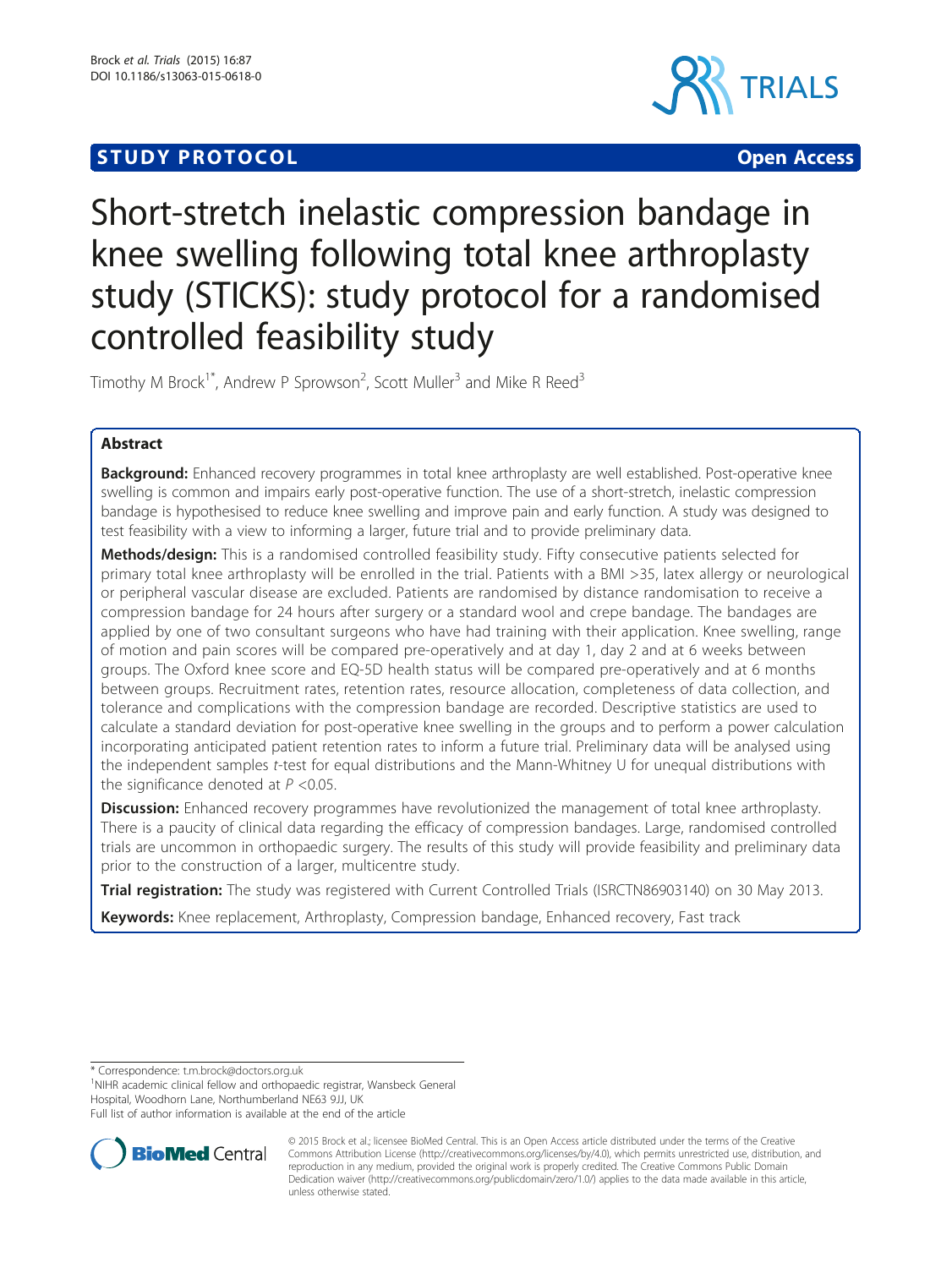## Background

Total knee replacement is a common and highly successful operation in the management of osteoarthritis. The evolution of enhanced recovery programmes over the last 15 years has reduced hospital stay and morbidity, without increasing readmission rates [\[1,2](#page-5-0)].

Post-operative knee swelling is a common problem following total knee replacement. This is largely due to intra-articular bleeding and inflammation of periarticular tissues [\[3\]](#page-5-0). Knee swelling results in decreased functional performance as a result of quadriceps weakness [[4\]](#page-5-0) and as a result of arthrogenic reflex inhibition due to pain [[5\]](#page-5-0). The resulting decrease in functional performance can delay rehabilitation and affect length of stay and patient-reported outcomes [[6,7\]](#page-5-0). Excessive knee swelling is also associated with increased rates of dehiscence and infection in surgical wounds [[8\]](#page-5-0).

Various techniques have been utilised to reduce intra-articular bleeding, including modification of surgical technique [[9](#page-5-0)], tourniquets [[10](#page-5-0)], medication [[11](#page-5-0)] and rehabilitation protocols [\[12](#page-5-0)]. Post-operative methods include the use of a cold compress [\[13](#page-5-0)], cryotherapy [\[14](#page-5-0)], elastic bandaging [\[15\]](#page-5-0) and compression bandages [\[16,17\]](#page-5-0).

However, there is a paucity of clinical data regarding the use of compression bandages with heterogeneous methodology. Andersen et al. utilised a compression bandage consisting of a double layer of soft padding and an outer elastic adhesive dressing compared with standard bandage in a randomised controlled trial of 48 patients [\[16](#page-5-0)]. The bandage was combined with local anaesthetic infiltration. The intervention group had significantly reduced pain at 8 hours compared to a control group. There was no difference in length of stay. As this was an acute pain study, range of motion, swelling and quality of life were not assessed.

A randomised controlled trial of 60 patients undergoing unicondylar knee arthroplasty found no difference in swelling and post-operative pain in patients who received a modified Robert-Jones type bandage compared to a standard wool and crepe bandage when assessed at 24 h and 48 h post-operatively [\[18\]](#page-5-0). Conversely, a nonrandomised study of 150 patients undergoing total knee arthroplasty found a compression bandage to be advantageous, with improvements in total range of motion and length of stay when compared to wool and crepe bandages [\[12](#page-5-0)].

Munk et al. randomised 88 patients to receive either an elastic medical compression stocking or no stocking for 4 weeks after total knee arthroplasty [\[19](#page-5-0)]. The main outcome measures were knee swelling, knee flexion and pain scores. The study did not find any clinical effect between the two groups. However, the stocking was applied the day after surgery when it was documented that 70% of the swelling had already occurred.

Therefore, the efficacy of compression bandage therapy after total knee arthroplasty remains unclear due to varying methodology and small sample sizes. The efficacy of compression bandaging in the treatment of venous ulcers and lymphoedema is encouraging [\[20,21](#page-5-0)]. With regard to total knee arthroplasty, there are two main mechanisms that cause post-operative swelling. The first is an increase in vascular permeability as a result of the release of histamine and histamine-like substances causing the capillary network to allow more electrolytes and plasma proteins into the tissues as a direct response to trauma [[8](#page-5-0)]. This causes an imbalance in homeostasis and a net movement of fluid into the interstitial space from the vascular space. This response is short lived but deleterious. Secondly, vascular injury from the surgery causes bleeding, which leaks into the tissues until plugged by thrombus [\[8](#page-5-0)]. Whilst the mechanisms of compression therapy are poorly understood, it is believed that the application of external compression causes a decrease in hydrostatic pressure by aiding venous return as a result of moving blood from the superficial to deep venous system and by improving the efficacy of the calf muscle pump. This allows movement of fluid from the interstitial space. It also aids lymphatic drainage, and a resultant hyperaemic response improves arterial blood flow [[22\]](#page-5-0). With regard to the type of bandage, inelastic compression bandages have been found to have a low, tolerable resting pressure but a more effective activation of the deep venous system and calf muscle pump with ambulation compared to the elastic counterparts [[23](#page-5-0)].

It is hypothesised that the use of a compression bandage in total knee arthroplasty will therefore reduce lower leg swelling by improving venous return postoperatively. This improvement will improve knee extension strength and reduce pain inhibition, allowing earlier, effective rehabilitation and an improvement in length of stay and patient reported outcome measures.

To test this hypothesis, a large, randomised controlled trial is required. The aim of this current study is to test the feasibility of the methodology and gather data to inform a larger future trial. The secondary objective is to perform a small-scale trial to provide preliminary data.

#### Methods/design

The study is a prospectively enrolled, randomised controlled feasibility study conducted at two hospital sites within the Northumbria Healthcare NHS Foundation Trust. The study has been approved by the Newcastle and North Tyneside Research Ethics Committee (13/NE/ 0137), and all patients will provide written, informed consent. The study has been registered with Current Controlled Trials (ISRCTN86903140) and is sponsored by Northumbria Healthcare NHS Foundation Trust.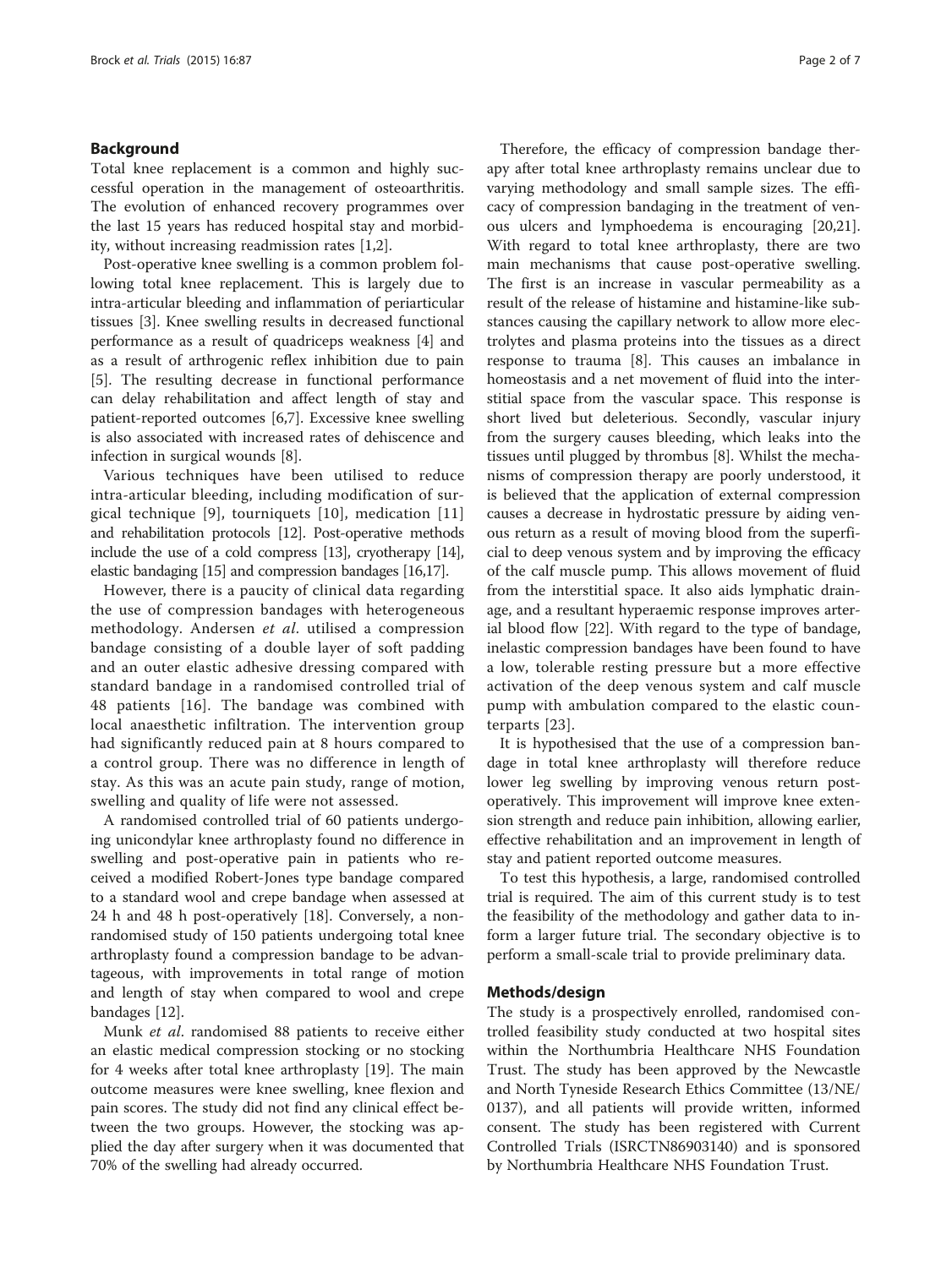#### Participant recruitment

A total of fifty consecutive patients selected for total knee arthroplasty will be enrolled in the study. Due to insufficient data in the literature to determine a clinically relevant change in outcome measures, the sample size is based on the ability to calculate a mean and standard deviation in these measures to allow an accurate power calculation for the future trial. The sample size conforms to guidelines on feasibility studies in the literature and is large enough to additionally provide preliminary data [[24](#page-5-0)].

# Study duration

The study started recruiting in November 2013, and data collection is expected to finish in December 2014. This timeframe is based on 2 months initial set-up, 6 months recruitment and 6 months follow-up. Six months recruitment assumes approximately two patients per week or one patient per operating surgeon. Based on joint registry data, this assumes an approximate inclusion rate of 66% based on the two operating surgeons' caseloads.

# Inclusion /exclusion criteria

The inclusion criteria for the study include (i) primary total knee arthroplasty for osteoarthritis, (ii) age over 18, and (iii) able to provide written, informed consent.

Exclusion criteria include (i) peripheral vascular disease characterised by an ABPI <0.8, (ii) peripheral neuropathy, (iii) BMI  $>35$ , (iv) revision knee arthroplasty, (v) unicondylar or patellofemoral joint knee arthroplasty or (vi) high dose anticoagulation. The majority of criteria have been established to reduce confounding variables associated with post-operative swelling in knee arthroplasty or due to contraindications with the compression bandage.

# Consent

The patient is given an information sheet regarding the trial after being listed for knee joint arthroplasty. Any questions are answered by a good clinical practice (GCP)-trained research nurse before the patient is consented into the trial. The patient is given at least 24 hours to make this decision following initial supply of information.

# Patient allocation

The patient is randomised to the intervention on the day of surgery by electronic distance randomisation using the website [www.sealedenvelope.com](http://www.sealedenvelope.com). The randomisation process is done in permuted blocks to allow even balancing of the groups. Patients will be allocated to the standard care group or the compression bandage group as outlined below.

#### Standard care group

Patients undergo primary total knee arthroplasty under the care of one of two consultant orthopaedic surgeons (SM, MR). Surgery is with either general anaesthesia or spinal anaesthesia and sedation. Intravenous antibiotics (gentamicin 3 mg/kg and teicoplanin 400 mg iv) and tranexamic acid  $(30 \text{ mg/kg})$  iv up to 2.5 g) are administered and a tourniquet is used. A Nexgen cruciate retaining total knee arthroplasty is routinely used for primary total knee arthroplasty in the trust (Zimmer, Swindon, United Kingdom) with Palacos  $R + G$  bone cement (Heraeus Medical, Newbury, United Kingdom). Intra-operative periarticular injections of 80 ml 0.125% bupivacaine are infiltrated, and a further 20 ml 0.125% bupivicaine bolus is given via intra-articular wound catheter after wound closure. The skin is closed using surgical skin clips, which are removed at 10 to 14 days post-operatively. A hydrocolloid dressing (Aquacel surgical, Convatec Ltd, Flintfield, UK) is used for the wound. Standard bandaging consists of a soft inner layer (Soffban, BSN Medical Ltd, Brierfield, UK) applied from 10 cm below to 10 cm above the patella with a 50% overlap of bandage, followed by a similar outer layer of crepe bandage (BSN Medical Ltd, Brierfield UK) prior to deflation of the tourniquet (Figure 1).

The bandage and wound catheter are removed at 24 hour leaving the hydrocolloid wound dressing in-situ. This dressing stays on until the clips are removed at 10 to 14 days and prevents any contamination of the wound, for example, during the knee swelling measurements. A cryocuff is used after 24 hours.

Physiotherapy starts on the day of surgery. Focus initially is on first time mobilisation, quadriceps strengthening exercises and passive full extension. Following this, patients are seen at least twice daily by the physiotherapist, and range of motion, gait re-education and lower limb strengthening techniques are employed every



Figure 1 Standard wool and crepe bandage.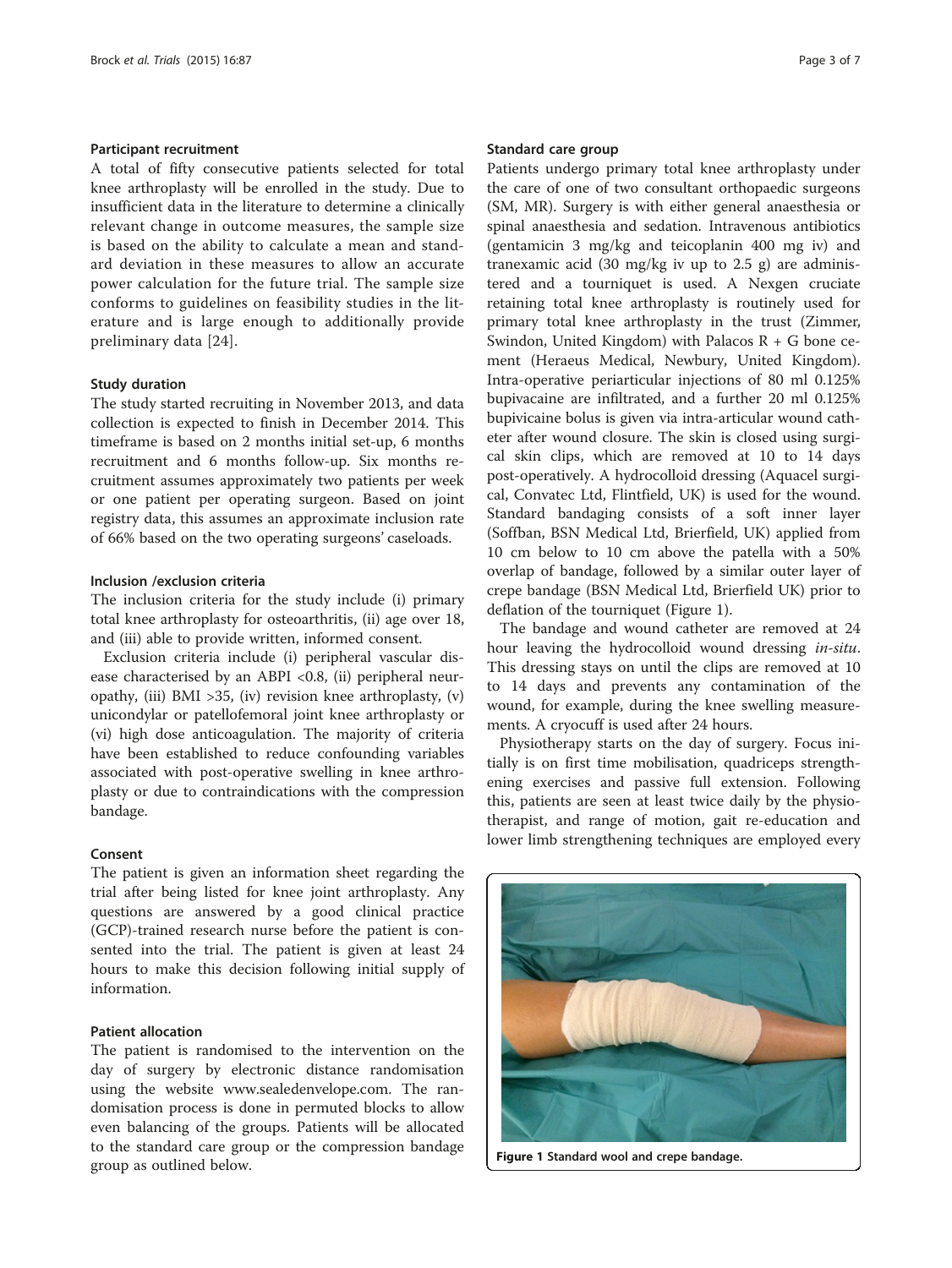day until discharge from hospital. Patients are seen weekly in an outpatient physiotherapy class if required until they are independently walking, have full passive extension and a range of motion in the knee from 0 to 90 degrees.

#### Intervention group

The compression bandage is applied over the hydrocolloid surgical wound dressing. A soft inner layer (Soffban, BSN Medical Ltd, Brierfield, UK) is applied from the toes to the groin on the affected leg with a 50% overlap of bandage. Following this the outer compressive layer bandage (Actico bandage, Activa Healthcare Ltd, UK) is applied firmly over the top, again with a 50% overlap of bandage. The bandage is pulled to full stretch before it is wrapped around the leg to ensure adequate compression in the application (Figure 2). A short-stretch, inelastic compressive bandage has been chosen because it is tolerable overnight due to its low resting pressure, yet produces high pressure with movement to greatly improve the efficacy of the calf muscle pump. The bandage is applied from the toes upwards. The application of bandage from thigh to groin requires removal of the tourniquet first and so the leg is kept elevated until the bandaging is complete. To ensure homogeneity in bandage application, the operating surgeons were shown a training video on correct application of the bandage and were given a tutorial on bandage application with real life bandage application and feedback. Correct bandage application was checked throughout the trial by the lead author and research nurse. The bandage is removed at 24 hours post-surgery leaving the hydrocolloid wound dressing in-situ. Otherwise the protocol follows that of the standard care group.

### Outcome measures

#### Study feasibility

Processes key to the future study will be analysed. Recruitment, retention and refusal rates will be calculated. The proportion of patients undergoing primary total



knee arthroplasty who did not meet the eligibility criteria will also be calculated to ensure this is not too restrictive.

Resource allocation will be determined by calculating the time required for the recruitment and follow-up process. This will allow accurate resource allocation with regard to clinical research nurse and physiotherapy input.

Bandaging skill acquisition training video, ease of application and tolerance of the compression bandage will be determined from the operating surgeons and patients. Potential adverse risks associated with the use of the compression bandage such as pain, wound dehiscence and blistering will be recorded and rates calculated.

Qualitative feedback will be provided by the research team and clinical staff to determine any potential problems associated with the methodology with particular reference to the ease in obtaining the secondary outcome measures. The data will be analysed to calculate the completion rate of each outcome measure. A trial steering committee will meet before, half way through, and after the trial to discuss this feedback. The trial management group will complete day to day monitoring of the trial, consisting of the chief and principle investigator, the clinical research nurse and the research physiotherapists.

#### Feasibility of outcome measures

Swelling Circumference or girth of the knee has been shown to have acceptable reliability for determination of gross changes in knee swelling in patients post-surgery [[25\]](#page-5-0). Knee swelling is measured using the circumference of the knee at the mid-portion of the patella with the knee in full extension. Measurements are then taken 10 cm proximal to the superior pole of the patella (thigh) and 10 cm distal to the inferior pole of the patella (calf). The skin is marked at these points and the tape measure placed circumferentially around the limb, at and distal to the level of the mark). Measurements are in centimetres to one decimal place. Pre-operative values are taken on the day of surgery, every post-operative day after bandage removal until discharge and at 6-week follow-up.

Range of motion Active range of motion at the knee is measured using a goniometer. The inter-tester reliability and validity of this method previously have been shown to be high [[26\]](#page-6-0). The patient is positioned supine, with the hip and knee in the neutral position. The femur is stabilised to prevent rotation with a hand. The goniometer is placed on the lateral epicondyle of the femur, with the proximal arm on the lateral midline of the femur in line with the greater trochanter, and the distal arm on the lateral midline of the fibula in line with the lateral Figure 2 Short-stretch, inelastic compression bandage.<br>
malleolus. Active flexion and extension values are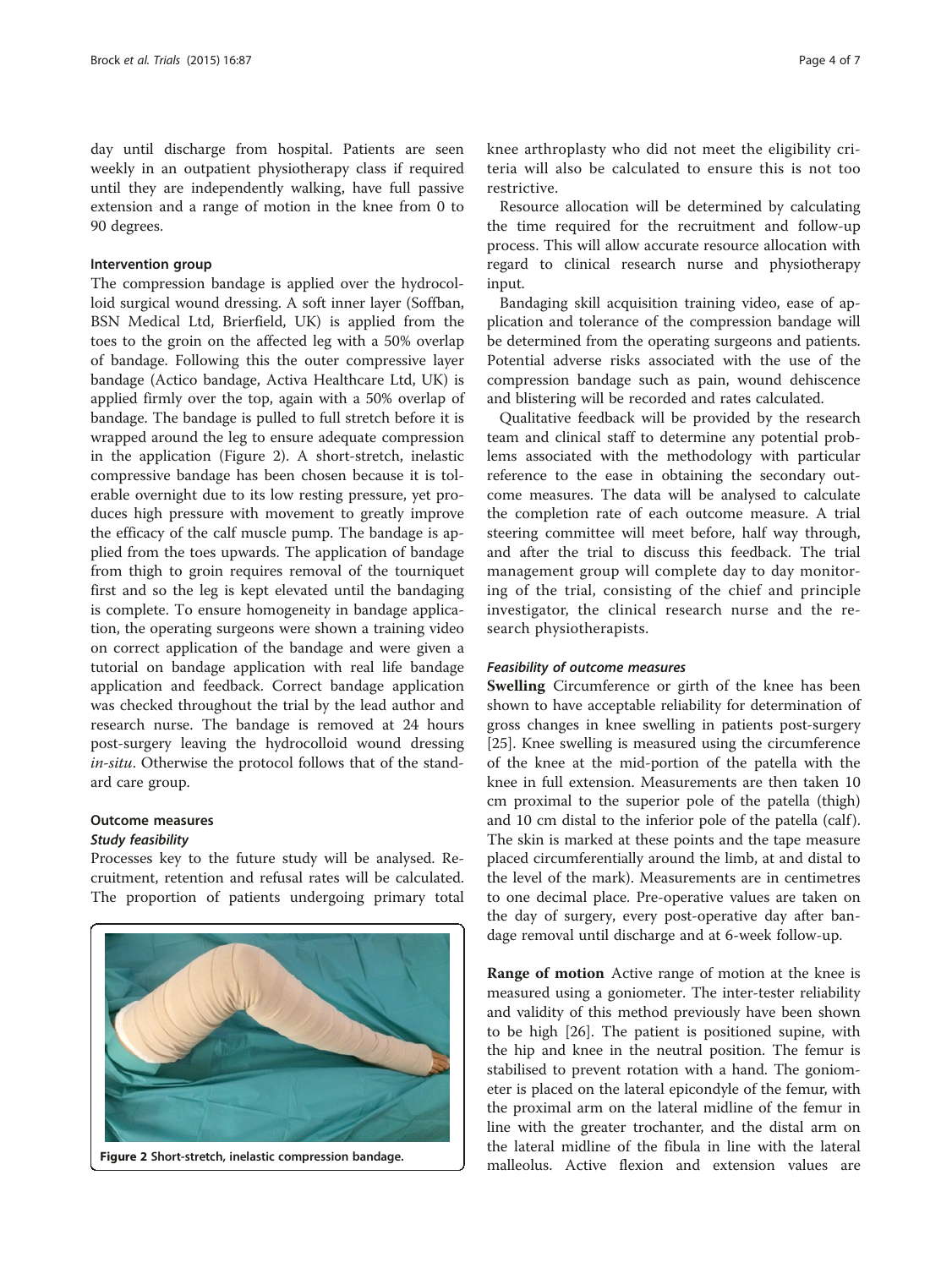recorded. Pre-operative values are taken on the day of surgery, every post-operative day after bandage removal until discharge and at 6-week follow-up.

Rest pain At-rest pain scores from 0 to 10 using a visual analogue scale are assessed every day, prior to and after physiotherapy in hospital. The visual analogue scale is a simple and reliable method of recording pain and has been validated in lower limb arthroplasty [[27\]](#page-6-0). Preoperative values are taken on the day of surgery, and further values assessed on every post-operative day until discharge and at 6-week follow-up.

Patient reported outcome measures - knee pain and function The Oxford knee score is a 12-point patient reported outcome questionnaire specifically designed and validated to assess function and pain after total knee arthroplasty [\[28](#page-6-0)]. Each question is scored out of 5 points. A total score is calculated and referenced to classify joint function as mild, moderate or severely affected by arthritis. This will be measured pre-operatively and at six months.

Patient reported outcome measures - health status The Euroqol EQ-5D questionnaire is a descriptive system of health-related quality of life that can be applied to different health conditions [\[29\]](#page-6-0). It consists of five dimensions (mobility, self-care, usual activities, pain/discomfort, and anxiety/depression) each of which takes one of three responses for each dimension (no problems, some problems, or severe problems). This will be measured pre-operatively and at 6 months.

Length of stay This is calculated from the patient's admission and discharge dates and reflects midnights in hospital.

Readmissions and complications Hospital episode statistic data is used to calculate readmission rates. Complications attributed to the compression bandage, wound complications and general medical complications within 30 days post-surgery will also be recorded.

# Confounding factors

Whilst confounding factors have been limited where possible, potential factors include age, sex, co-morbidities, pre-existing knee function, pre-existing chronic venous insufficiency, duration of operation, blood loss, time of surgery and compliance with rehabilitation. Pre-existing knee function and chronic venous insufficiency are however, in part, accounted for by taking pre-operative knee measurements.

## Statistical analysis

A secure Excel database will be used to record data (Microsoft Inc, Albuquerque, NM, USA). Statistical analysis will be performed using SPSS version 23.0 (SPSS Inc, Chicago, IL, USA).

A power calculation will be performed based on the mean and standard deviations of knee swelling values collected from this preliminary data to inform a larger, future trial. A treatment effect of a 3-cm reduction in swelling based on previous literature will be used, utilising a 1-cm error of measurement and a 2-cm clinical minimal relevance [\[19\]](#page-5-0). The risk of a type 1 error will be set at 0.05 and a type II error at 0.20. The retention rate from feasibility data will be incorporated into the final sample size number to allow for possible patient dropout. The recruitment rate and resource allocation hours can then also be applied to the final sample size required to plan the future trial requirements.

For each outcome measure (knee swelling, range of motion, visual analogue score, EQ-5D score, Oxford knee score) the two groups will be compared at each applicable set time point (pre-operative, day 1, day 2, 6 weeks, and 6 months). The difference from preoperative measurement will also be used to reduce the impact of confounding factors between groups. A 95% confidence interval of the group differences will be calculated for each variable. A Kolmogorov-Smirnov goodness of fit will be used to determine the distribution. If the distributions are equal, Student's  $t$ -test for independent samples will be used. The Welch correction will be used if variances are unequal. If the distributions are unequal, the Mann-Whitney U test will be used. Significance will be denoted at  $P < 0.05$ .

# **Discussion**

Enhanced recovery programmes in orthopaedic elective surgery have been shown to significantly improve patient length of stay and satisfaction [[30\]](#page-6-0). The success of these programmes can be attributed to utilising evidencebased techniques and providing highly structured, coordinated care. Despite their success, pathways should constantly be scrutinised and updated in relation to current best practice. Post-operative knee swelling and pain is a potentially modifiable problem. It is associated with short-term morbidity and has an unknown effect on longer-term function [\[19\]](#page-5-0).

Research regarding the use of compression bandages in knee arthroplasty has been limited by a paucity of robust, clinical data. Small studies have shown improvements in pain and range of motion, but further work is required [[16](#page-5-0),[17](#page-5-0)]. There is large heterogeneity in protocols for total knee arthroplasty between surgeons and hospitals, and therefore, independent variables are often difficult to analyse. This trial aims to addresses this, by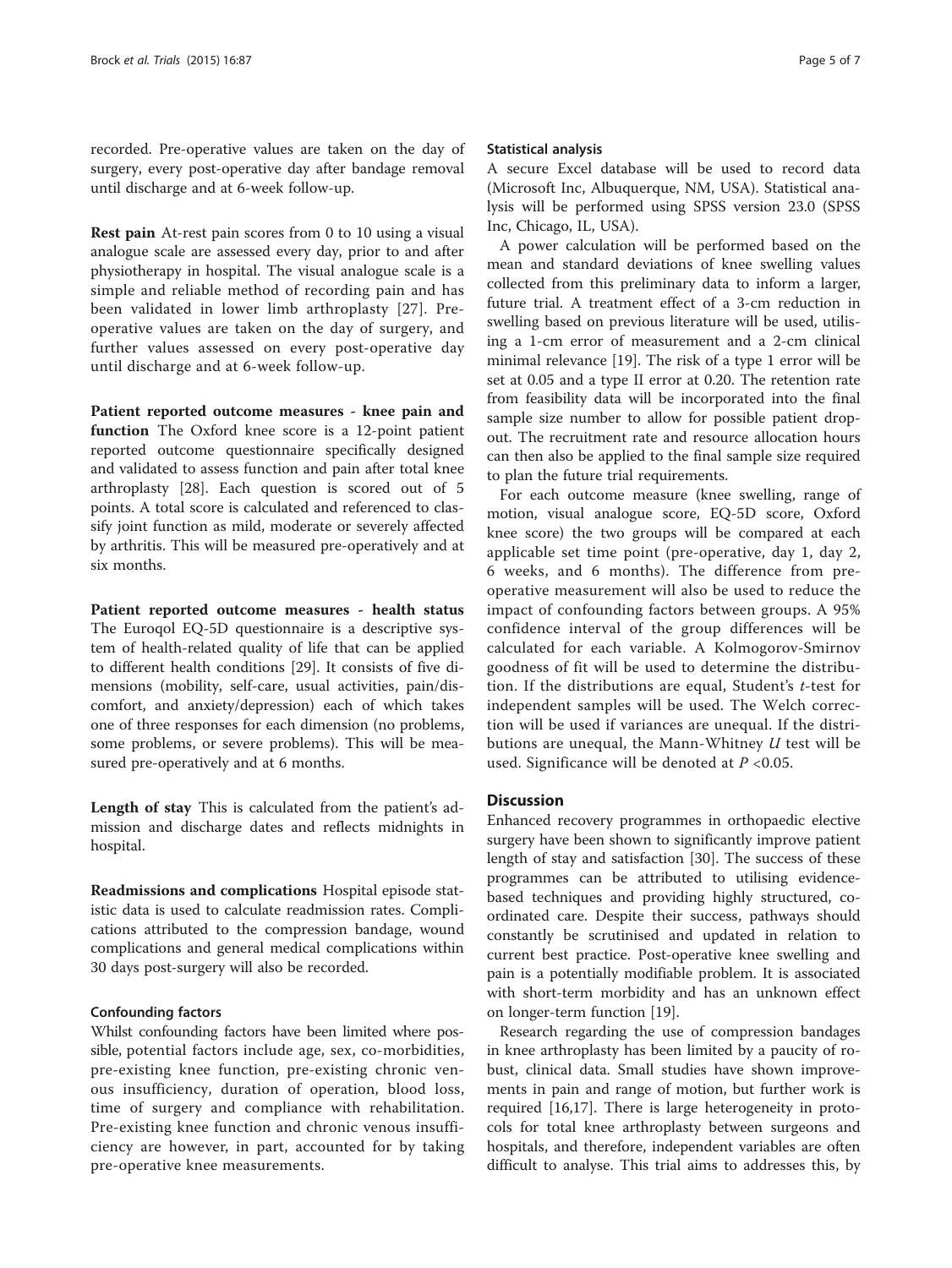<span id="page-5-0"></span>providing feasibility data to assess the appropriateness of the trial methodology for a future, larger trial, and by providing preliminary data regarding the efficacy of the compression bandage using both objective and subjective means.

We acknowledge limitations in the study. First, the pressure at which the bandage is applied cannot be standardised without the use of a pressure transducer, which would not be pragmatic for this trial. The bandage is designed however, to 'lock out' at the desired tension for application and, thus, will ensure similar application parameters between surgeons. Secondly, whilst visual analogue scales will be used to measure pain, it is not possible in this trial to standardise post-operative analgesia as this is dependent on the patients' demands, allergies and co-morbidities. Finally, there is possible inter-operator variation in measurement of the objective outcomes such as range of motion and knee circumference. However, where possible, validated outcome measures have been utilised, and the methodology designed to reduce potential confounding factors.

# Trial status

The trial is currently recruiting patients. The first patients enrolled in the study are at the 6-month follow-up.

#### Abbreviations

ABPI: ankle brachial pressure index; BMI: body mass index; TKA: total knee arthroplasty.

#### Competing interests

AS has an NIHR RfPB grant comparing femoral nerve block versus periarticular injection in total knee arthroplasty.

#### Authors' contributions

This manuscript outlines independent investigator initiated research. The views expressed are solely that of the authors. MR conceived the study, designed the study, participated in recruitment and reviewed the manuscript. TB designed the study, participated in recruitment and wrote the manuscript. AS designed the study and reviewed the manuscript. SM participated in recruitment and reviewed the manuscript. All authors were involved in drafting the manuscript and revising it for important intellectual content and give permission for this version to be published. All authors read and approved the final manuscript.

#### Acknowledgements

The authors would like to thank the participants involved in the study and the research team, Chris Herriot (clinical research nurse), Clare Casson and Diane Williams (senior physiotherapists). The study was funded by Northumbria Healthcare NHS Foundation Trust.

#### Author details

<sup>1</sup>NIHR academic clinical fellow and orthopaedic registrar, Wansbeck General Hospital, Woodhorn Lane, Northumberland NE63 9JJ, UK. <sup>2</sup>Consultant Orthopaedic Surgeon, Warwick Medical School, University of Warwick, Coventry CV4 7AL, UK. <sup>3</sup>Consultant orthopaedic surgeon, Wansbeck General Hospital, Woodhorn Lane, Northumberland NE63 9JJ, UK.

#### Received: 26 October 2014 Accepted: 24 February 2015 Published online: 11 March 2015

#### References

- 1. Khan SK, Malviya A, Muller SD, Carluke I, Partington PF, Emmerson KP, et al. Reduced short-term complications and mortality following enhanced recovery primary hip and knee arthroplasty: results from 6,000 consecutive procedures. Acta Orthop. 2014;85:26–31.
- 2. Berend KR, Lombardi Jr AV, Mallory TH. Rapid recovery protocol for peri-operative care of total hip and total knee arthroplasty patients. Surg Technol Int. 2004;13:239–47.
- 3. Holm B, Kristensen MT, Bencke J, Husted H, Kehlet H, Bandholm T. Loss of knee-extension strength is related to knee swelling after total knee arthroplasty. Arch Phys Med Rehabil. 2010;91:1770–6.
- 4. Mizner RL, Snyder-Mackler L. Altered loading during walking and sit-to-stand is affected by quadriceps weakness after total knee arthroplasty. J Orthop Res. 2005;23:1083–90.
- 5. Fahrer H, Rentsch HU, Gerber NJ, Beyeler C, Hess CW, Grunig B. Knee effusion and reflex inhibition of the quadriceps. A bar to effective retraining. J Bone Joint Surg. 1988;70:635–8.
- 6. Moretti B, Notarnicola A, Moretti L, Setti S, De Terlizzi F, Pesce V, et al. I-ONE therapy in patients undergoing total knee arthroplasty: a prospective, randomized and controlled study. BMC Musculoskelet Disord. 2012;13:88.
- 7. Williams DP, O'Brien S, Doran E, Price AJ, Beard DJ, Murray DW, et al. Early postoperative predictors of satisfaction following total knee arthroplasty. Knee. 2013;20:442–6.
- 8. Yu GV, Schubert EK, Khoury WE. The Jones compression bandage. Review and clinical applications. J Am Podiatr Med Assoc. 2002;92:221–31.
- 9. Kumar N, Saleh J, Gardiner E, Devadoss VG, Howell FR. Plugging the intramedullary canal of the femur in total knee arthroplasty: reduction in postoperative blood loss. J Arthroplasty. 2000;15:947–9.
- 10. Levine BR, Haughom B, Strong B, Hellman M, Frank RM. Blood management strategies for total knee arthroplasty. J Am Acad Orthop Surg. 2014;22:361–71.
- 11. Martin JG, Cassatt KB, Kincaid-Cinnamon KA, Westendorf DS, Garton AS, Lemke JH. Topical administration of tranexamic acid in primary total hip and total knee arthroplasty. J Arthroplasty. 2014;29(5):889–94.
- 12. Denis M, Moffet H, Caron F, Ouellet D, Paquet J, Nolet L. Effectiveness of continuous passive motion and conventional physical therapy after total knee arthroplasty: a randomized clinical trial. Phys Ther. 2006;86:174–85.
- 13. Morsi E. Continuous-flow cold therapy after total knee arthroplasty. J Arthroplasty. 2002;17:718–22.
- 14. Adie S, Kwan A, Naylor JM, Harris IA, Mittal R. Cryotherapy following total knee replacement. Cochrane Database Syst Rev. 2012;9:CD007911.
- 15. Hughes DL, Crosby AC. Treatment of knee sprains: modified Robert Jones or elastic support bandage? J Accid Emerg Med. 1995;12:115–8.
- 16. Andersen LO, Husted H, Otte KS, Kristensen BB, Kehlet H. A compression bandage improves local infiltration analgesia in total knee arthroplasty. Acta Orthop. 2008;79:806–11.
- 17. Charalambides C, Beer M, Melhuish J, Williams RJ, Cobb AG. Bandaging technique after knee replacement. Acta Orthop. 2005;76:89–94.
- 18. Pinsornsak P, Chumchuen S. Can a modified Robert Jones bandage after knee arthroplasty reduce blood loss? A prospective randomized controlled trial. Clin Orthop Relat Res. 2013;471:1677–81.
- 19. Munk S, Jensen NJ, Andersen I, Kehlet H, Hansen TB. Effect of compression therapy on knee swelling and pain after total knee arthroplasty. Knee Surg Sports Traumatol Arthrosc. 2013;21:388–92.
- 20. Franks PJ, Moody M, Moffatt CJ, Martin R, Blewett R, Seymour E, et al. Randomized trial of cohesive short-stretch versus four-layer bandaging in the management of venous ulceration. Wound Repair Regen. 2004;12:157–62.
- 21. Pike C. Using Actico bandaging for chronic oedema/lymphoedema management. Br J Nurs (Mark Allen Publishing). 2011;20:1246, 8–51.
- 22. Nelson EA. Compression bandaging in the treatment of venous leg ulcers. J Wound Care. 1996;5:415–8.
- 23. Spence RK, Cahall E. Inelastic versus elastic leg compression in chronic venous insufficiency: a comparison of limb size and venous hemodynamics. J Vasc Surg. 1996;24:783–7.
- 24. Sim J, Lewis M. The size of a pilot study for a clinical trial should be calculated in relation to considerations of precision and efficiency. J Clin Epidemiol. 2012;65:301–8.
- 25. Soderberg GL, Ballantyne BT, Kestel LL. Reliability of lower extremity girth measurements after anterior cruciate ligament reconstruction. Physiother Res Int. 1996;1:7–16.